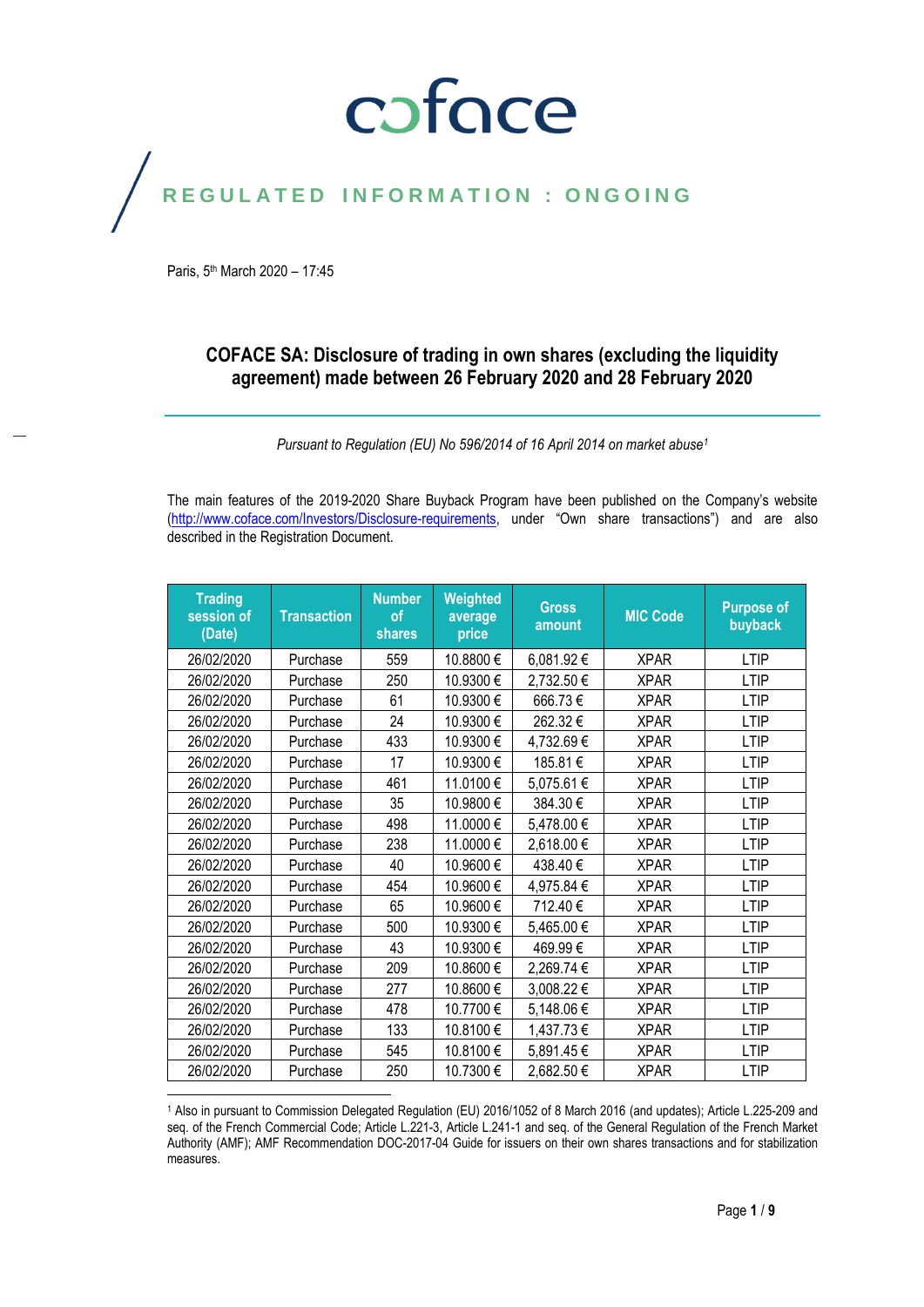| 26/02/2020 | Purchase | 301 | 10.7300 € | 3,229.73 € | <b>XPAR</b> | <b>LTIP</b> |
|------------|----------|-----|-----------|------------|-------------|-------------|
| 26/02/2020 | Purchase | 271 | 10.7600€  | 2,915.96€  | <b>XPAR</b> | <b>LTIP</b> |
| 26/02/2020 | Purchase | 350 | 10.7600€  | 3,766.00 € | <b>XPAR</b> | <b>LTIP</b> |
| 26/02/2020 | Purchase | 423 | 10.8800€  | 4,602.24 € | <b>XPAR</b> | <b>LTIP</b> |
| 26/02/2020 | Purchase | 349 | 10.8800€  | 3,797.12 € | <b>XPAR</b> | <b>LTIP</b> |
| 26/02/2020 | Purchase | 43  | 10.8800 € | 467.84€    | <b>XPAR</b> | <b>LTIP</b> |
| 26/02/2020 | Purchase | 178 | 10.8800 € | 1,936.64 € | <b>XPAR</b> | <b>LTIP</b> |
| 26/02/2020 | Purchase | 563 | 10.8800€  | 6,125.44 € | <b>XPAR</b> | <b>LTIP</b> |
| 26/02/2020 | Purchase | 25  | 10.8800 € | 272.00€    | <b>XPAR</b> | <b>LTIP</b> |
| 26/02/2020 | Purchase | 29  | 10.9200 € | 316.68€    | <b>XPAR</b> | <b>LTIP</b> |
| 26/02/2020 | Purchase | 600 | 10.9600€  | 6,576.00 € | <b>XPAR</b> | <b>LTIP</b> |
| 26/02/2020 | Purchase | 38  | 10.9600 € | 416.48€    | <b>XPAR</b> | <b>LTIP</b> |
| 26/02/2020 | Purchase | 177 | 10.9300 € | 1,934.61 € | <b>XPAR</b> | <b>LTIP</b> |
| 26/02/2020 | Purchase | 475 | 10.9300€  | 5,191.75€  | <b>XPAR</b> | <b>LTIP</b> |
| 26/02/2020 | Purchase | 412 | 10.9300€  | 4,503.16 € | <b>XPAR</b> | <b>LTIP</b> |
| 26/02/2020 | Purchase | 211 | 10.9300 € | 2,306.23€  | <b>XPAR</b> | <b>LTIP</b> |
| 26/02/2020 | Purchase | 75  | 10.9600 € | 822.00€    | <b>XPAR</b> | <b>LTIP</b> |
| 26/02/2020 | Purchase | 226 | 10.9600€  | 2,476.96 € | <b>XPAR</b> | <b>LTIP</b> |
| 26/02/2020 | Purchase | 693 | 10.9400€  | 7,581.42 € | <b>XPAR</b> | <b>LTIP</b> |
| 26/02/2020 | Purchase | 85  | 10.8800 € | 924.80€    | <b>XPAR</b> | <b>LTIP</b> |
| 26/02/2020 | Purchase | 49  | 10.8800 € | 533.12€    | <b>XPAR</b> | <b>LTIP</b> |
| 26/02/2020 | Purchase | 44  | 10.8800€  | 478.72€    | <b>XPAR</b> | <b>LTIP</b> |
| 26/02/2020 | Purchase | 371 | 10.8800€  | 4,036.48 € | <b>XPAR</b> | <b>LTIP</b> |
| 26/02/2020 | Purchase | 500 | 10.9800€  | 5,490.00 € | <b>XPAR</b> | <b>LTIP</b> |
| 26/02/2020 | Purchase | 295 | 10.9600 € | 3,233.20 € | <b>XPAR</b> | <b>LTIP</b> |
| 26/02/2020 | Purchase | 330 | 10.9600 € | 3,616.80 € | <b>XPAR</b> | <b>LTIP</b> |
| 26/02/2020 | Purchase | 34  | 10.9600 € | 372.64 €   | <b>XPAR</b> | <b>LTIP</b> |
| 26/02/2020 | Purchase | 501 | 10.9500€  | 5,485.95 € | <b>XPAR</b> | <b>LTIP</b> |
| 26/02/2020 | Purchase | 264 | 10.9500€  | 2,890.80 € | <b>XPAR</b> | <b>LTIP</b> |
| 26/02/2020 | Purchase | 373 | 10.9700 € | 4,091.81 € | <b>XPAR</b> | <b>LTIP</b> |
| 26/02/2020 | Purchase | 302 | 10.9700€  | 3,312.94 € | <b>XPAR</b> | <b>LTIP</b> |
| 26/02/2020 | Purchase | 189 | 10.9500€  | 2,069.55€  | <b>XPAR</b> | <b>LTIP</b> |
| 26/02/2020 | Purchase | 643 | 10.9500€  | 7,040.85 € | <b>XPAR</b> | <b>LTIP</b> |
| 26/02/2020 | Purchase | 252 | 10.9600€  | 2,761.92€  | <b>XPAR</b> | <b>LTIP</b> |
| 26/02/2020 | Purchase | 275 | 10.9600 € | 3,014.00 € | <b>XPAR</b> | <b>LTIP</b> |
| 26/02/2020 | Purchase | 127 | 10.9300 € | 1,388.11 € | <b>XPAR</b> | <b>LTIP</b> |
| 26/02/2020 | Purchase | 236 | 10.9300 € | 2,579.48 € | <b>XPAR</b> | <b>LTIP</b> |
| 26/02/2020 | Purchase | 230 | 10.9300 € | 2,513.90 € | <b>XPAR</b> | <b>LTIP</b> |
| 26/02/2020 | Purchase | 552 | 10.9100 € | 6,022.32 € | <b>XPAR</b> | <b>LTIP</b> |
| 26/02/2020 | Purchase | 291 | 10.9500 € | 3,186.45 € | <b>XPAR</b> | <b>LTIP</b> |
| 26/02/2020 | Purchase | 169 | 10.9500 € | 1,850.55 € | <b>XPAR</b> | <b>LTIP</b> |
| 26/02/2020 | Purchase | 16  | 10.9500 € | 175.20€    | <b>XPAR</b> | <b>LTIP</b> |
| 26/02/2020 | Purchase | 54  | 10.9500€  | 591.30€    | <b>XPAR</b> | <b>LTIP</b> |
| 26/02/2020 | Purchase | 610 | 10.9500 € | 6,679.50 € | <b>XPAR</b> | <b>LTIP</b> |
| 26/02/2020 | Purchase | 100 | 10.9600 € | 1,096.00 € | <b>XPAR</b> | <b>LTIP</b> |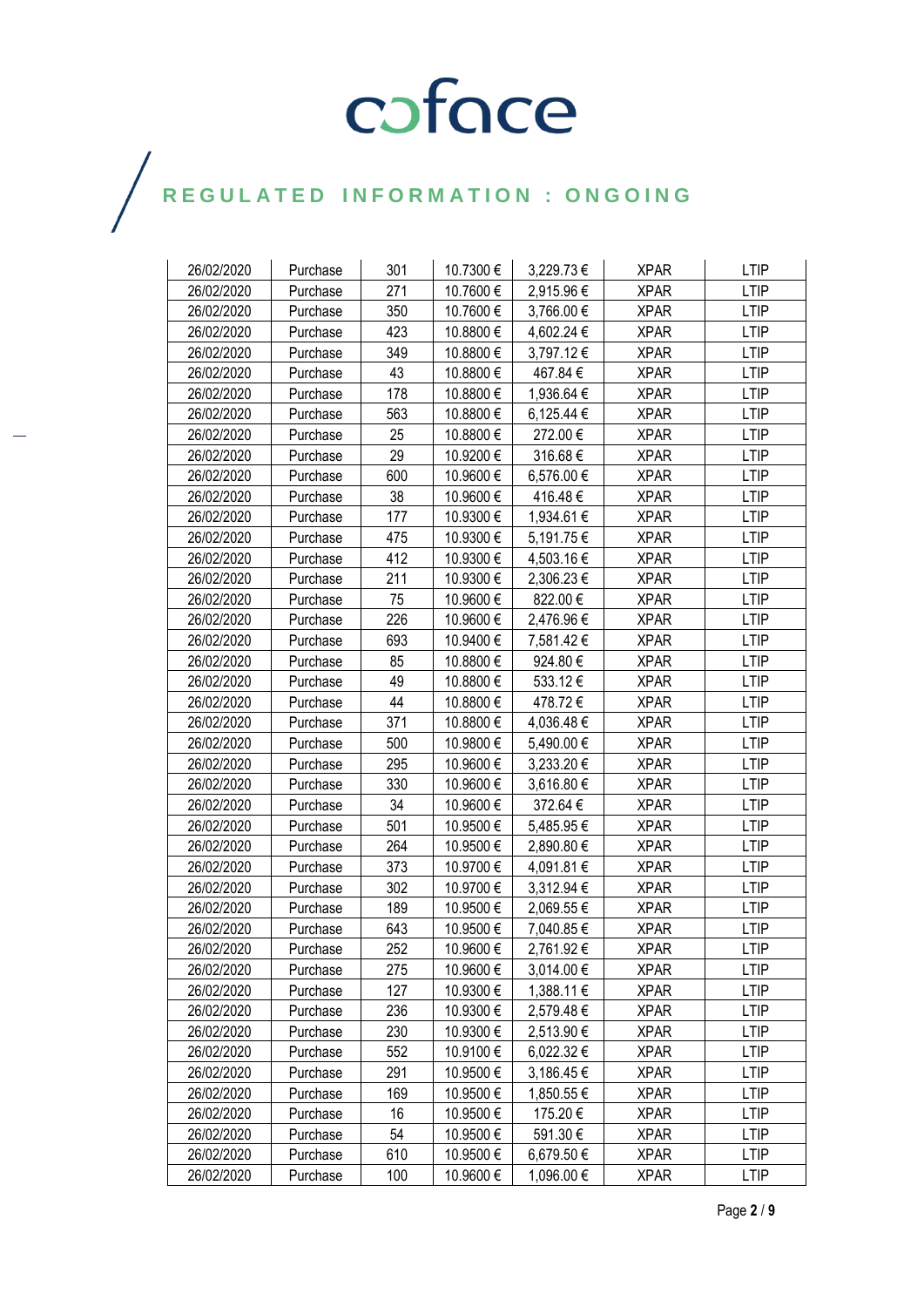| 26/02/2020       | Purchase | 957    | 10.9600 € | 10,488.72 € | <b>XPAR</b> | <b>LTIP</b> |
|------------------|----------|--------|-----------|-------------|-------------|-------------|
| 26/02/2020       | Purchase | 26     | 10.9600€  | 284.96€     | <b>XPAR</b> | <b>LTIP</b> |
| 26/02/2020       | Purchase | 716    | 11.0100 € | 7,883.16 €  | <b>XPAR</b> | <b>LTIP</b> |
| 26/02/2020       | Purchase | 224    | 10.9600€  | 2,455.04 €  | <b>XPAR</b> | <b>LTIP</b> |
| 26/02/2020       | Purchase | 68     | 10.9600€  | 745.28€     | <b>XPAR</b> | <b>LTIP</b> |
| 26/02/2020       | Purchase | 224    | 10.9600€  | 2,455.04 €  | <b>XPAR</b> | <b>LTIP</b> |
| 26/02/2020       | Purchase | 115    | 10.9600€  | 1,260.40 €  | <b>XPAR</b> | <b>LTIP</b> |
| 26/02/2020       | Purchase | 895    | 10.9300€  | 9,782.35€   | <b>XPAR</b> | <b>LTIP</b> |
| 26/02/2020       | Purchase | 96     | 10.9500€  | 1,051.20 €  | <b>XPAR</b> | <b>LTIP</b> |
| 26/02/2020       | Purchase | 24     | 10.9500€  | 262.80€     | <b>XPAR</b> | <b>LTIP</b> |
| 26/02/2020       | Purchase | 64     | 10.9500€  | 700.80€     | <b>XPAR</b> | <b>LTIP</b> |
| 26/02/2020       | Purchase | 1,069  | 10.9500 € | 11,705.55 € | <b>XPAR</b> | LTIP        |
| 26/02/2020       | Purchase | 473    | 11.0500€  | 5,226.65 €  | <b>XPAR</b> | <b>LTIP</b> |
| 26/02/2020       | Purchase | 177    | 11.0300 € | 1,952.31 €  | <b>XPAR</b> | <b>LTIP</b> |
| 26/02/2020       | Purchase | 341    | 11.0300€  | 3,761.23 €  | <b>XPAR</b> | <b>LTIP</b> |
| 26/02/2020       | Purchase | 252    | 11.0300 € | 2,779.56 €  | <b>XPAR</b> | <b>LTIP</b> |
| 26/02/2020       | Purchase | 239    | 11.0200€  | 2,633.78 €  | <b>XPAR</b> | LTIP        |
| 26/02/2020       | Purchase | 345    | 11.0200€  | 3,801.90 €  | <b>XPAR</b> | <b>LTIP</b> |
| 26/02/2020       | Purchase | 636    | 11.0000 € | 6,996.00 €  | <b>XPAR</b> | <b>LTIP</b> |
| 26/02/2020       | Purchase | 526    | 10.9900€  | 5,780.74 €  | <b>XPAR</b> | <b>LTIP</b> |
| 26/02/2020       | Purchase | 82     | 11.0300 € | 904.46€     | <b>XPAR</b> | <b>LTIP</b> |
| 26/02/2020       | Purchase | 246    | 11.0300€  | 2,713.38 €  | <b>XPAR</b> | <b>LTIP</b> |
| 26/02/2020       | Purchase | 462    | 11.0800€  | 5,118.96 €  | <b>XPAR</b> | <b>LTIP</b> |
| 26/02/2020       | Purchase | 42     | 11.1300€  | 467.46€     | <b>XPAR</b> | <b>LTIP</b> |
| 26/02/2020       | Purchase | 484    | 11.1300 € | 5,386.92 €  | <b>XPAR</b> | <b>LTIP</b> |
| 26/02/2020       | Purchase | 472    | 11.1500€  | 5,262.80 €  | <b>XPAR</b> | <b>LTIP</b> |
| 26/02/2020       | Purchase | 280    | 11.1300€  | 3,116.40 €  | <b>XPAR</b> | <b>LTIP</b> |
| 26/02/2020       | Purchase | 513    | 11.1300€  | 5,709.69€   | <b>XPAR</b> | <b>LTIP</b> |
| 26/02/2020       | Purchase | 318    | 11.1000€  | 3,529.80 €  | <b>XPAR</b> | <b>LTIP</b> |
| 26/02/2020       | Purchase | 400    | 11.1000€  | 4,440.00 €  | <b>XPAR</b> | <b>LTIP</b> |
| 26/02/2020       | Purchase | 571    | 11.0800€  | 6,326.68 €  | <b>XPAR</b> | <b>LTIP</b> |
| 26/02/2020       | Purchase | 152    | 11.0400€  | 1,678.08 €  | <b>XPAR</b> | <b>LTIP</b> |
| 26/02/2020       | Purchase | 18     | 11.0400€  | 198.72€     | <b>XPAR</b> | LTIP        |
| 26/02/2020       | Purchase | 275    | 11.0400 € | 3,036.00 €  | <b>XPAR</b> | <b>LTIP</b> |
| 26/02/2020       | Purchase | 200    | 11.0600€  | 2,212.00 €  | <b>XPAR</b> | <b>LTIP</b> |
| 26/02/2020       | Purchase | 186    | 11.0700€  | 2,059.02 €  | <b>XPAR</b> | LTIP        |
| 26/02/2020       | Purchase | 140    | 11.0700€  | 1,549.80 €  | <b>XPAR</b> | <b>LTIP</b> |
| 26/02/2020       | Purchase | 6      | 11.0700€  | 66.42€      | <b>XPAR</b> | <b>LTIP</b> |
| 26/02/2020       | Purchase | 68     | 11.0700€  | 752.76€     | <b>XPAR</b> | <b>LTIP</b> |
| 26/02/2020       | Purchase | 126    | 11.0700 € | 1,394.82 €  | <b>XPAR</b> | <b>LTIP</b> |
| 26/02/2020       | Purchase | 68     | 11.0700 € | 752.76€     | <b>XPAR</b> | <b>LTIP</b> |
| 26/02/2020       | Purchase | 200    | 11.0700€  | 2,214.00 €  | <b>XPAR</b> | <b>LTIP</b> |
| 26/02/2020       | Purchase | 823    | 11.0700 € | 9,110.61 €  | <b>XPAR</b> | <b>LTIP</b> |
| Total 26/02/2020 |          | 31,500 | 10.9651€  | 345,401€    | <b>XPAR</b> | <b>LTIP</b> |
| 27/02/2020       | Purchase | 431    | 10.8800 € | 4,689.28€   | <b>XPAR</b> | <b>LTIP</b> |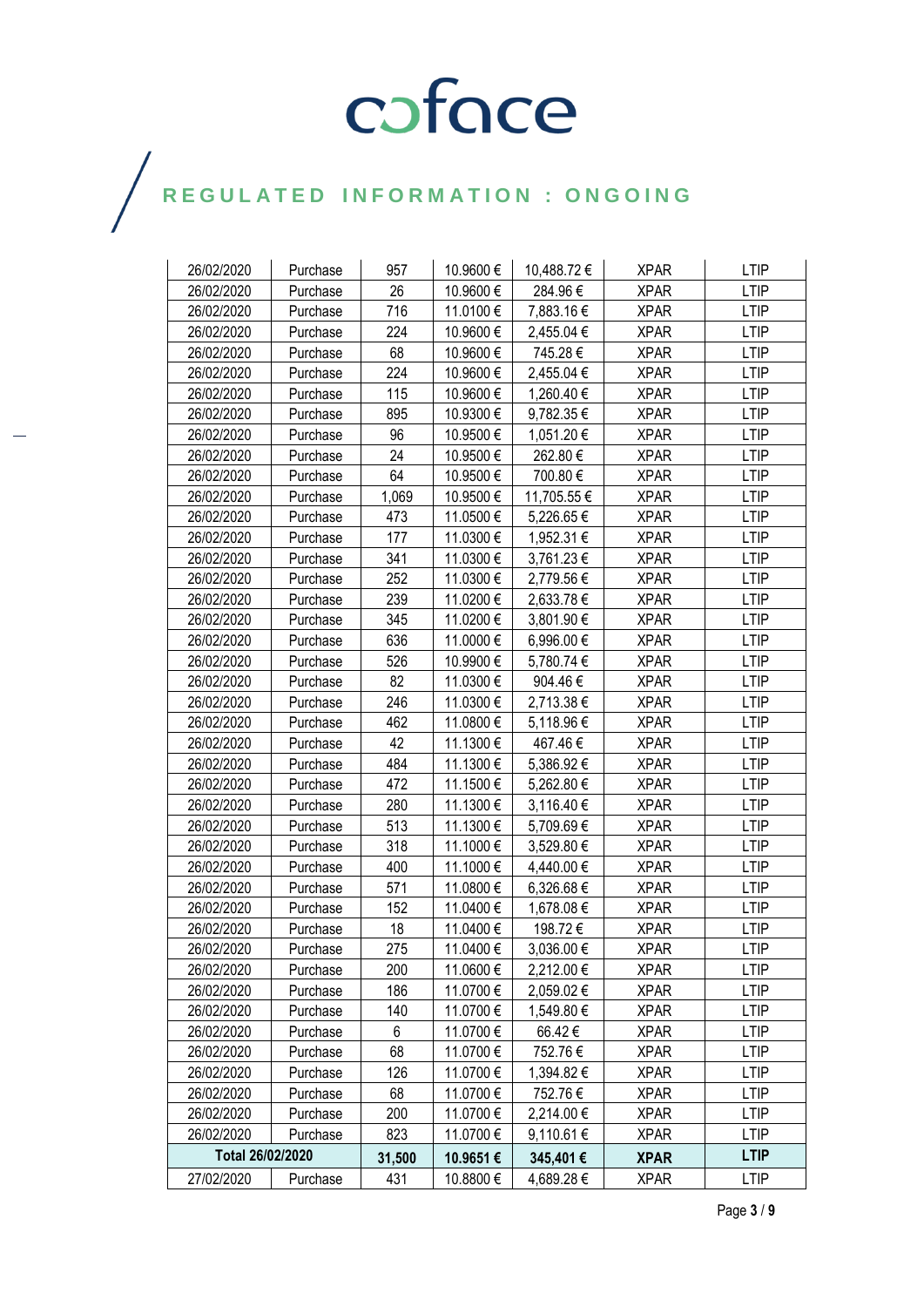| 27/02/2020 | Purchase | 193   | 10.8800 € | 2,099.84 €  | <b>XPAR</b> | <b>LTIP</b> |
|------------|----------|-------|-----------|-------------|-------------|-------------|
| 27/02/2020 | Purchase | 457   | 10.8300€  | 4,949.31 €  | <b>XPAR</b> | <b>LTIP</b> |
| 27/02/2020 | Purchase | 671   | 10.8300 € | 7,266.93 €  | <b>XPAR</b> | <b>LTIP</b> |
| 27/02/2020 | Purchase | 636   | 10.8700 € | 6,913.32 €  | <b>XPAR</b> | <b>LTIP</b> |
| 27/02/2020 | Purchase | 353   | 10.8600€  | 3,833.58 €  | <b>XPAR</b> | <b>LTIP</b> |
| 27/02/2020 | Purchase | 157   | 10.8600€  | 1,705.02 €  | <b>XPAR</b> | <b>LTIP</b> |
| 27/02/2020 | Purchase | 507   | 10.8300 € | 5,490.81 €  | <b>XPAR</b> | <b>LTIP</b> |
| 27/02/2020 | Purchase | 530   | 10.8100 € | 5,729.30 €  | <b>XPAR</b> | <b>LTIP</b> |
| 27/02/2020 | Purchase | 30    | 10.8100 € | 324.30€     | <b>XPAR</b> | <b>LTIP</b> |
| 27/02/2020 | Purchase | 872   | 10.8500 € | 9,461.20 €  | <b>XPAR</b> | <b>LTIP</b> |
| 27/02/2020 | Purchase | 503   | 10.8800€  | 5,472.64 €  | <b>XPAR</b> | <b>LTIP</b> |
| 27/02/2020 | Purchase | 210   | 10.8800€  | 2,284.80 €  | <b>XPAR</b> | <b>LTIP</b> |
| 27/02/2020 | Purchase | 170   | 10.9000€  | 1,853.00 €  | <b>XPAR</b> | <b>LTIP</b> |
| 27/02/2020 | Purchase | 148   | 10.9000€  | 1,613.20 €  | <b>XPAR</b> | <b>LTIP</b> |
| 27/02/2020 | Purchase | 90    | 10.8800 € | 979.20€     | <b>XPAR</b> | <b>LTIP</b> |
| 27/02/2020 | Purchase | 336   | 10.9500 € | 3,679.20 €  | <b>XPAR</b> | <b>LTIP</b> |
| 27/02/2020 | Purchase | 288   | 10.9500 € | 3,153.60 €  | <b>XPAR</b> | <b>LTIP</b> |
| 27/02/2020 | Purchase | 130   | 10.9400€  | 1,422.20 €  | <b>XPAR</b> | <b>LTIP</b> |
| 27/02/2020 | Purchase | 280   | 10.9400 € | 3,063.20 €  | <b>XPAR</b> | <b>LTIP</b> |
| 27/02/2020 | Purchase | 55    | 10.9400€  | 601.70€     | <b>XPAR</b> | <b>LTIP</b> |
| 27/02/2020 | Purchase | 600   | 10.9100€  | 6,546.00 €  | <b>XPAR</b> | <b>LTIP</b> |
| 27/02/2020 | Purchase | 157   | 10.9100€  | 1,712.87 €  | <b>XPAR</b> | <b>LTIP</b> |
| 27/02/2020 | Purchase | 180   | 10.9400€  | 1,969.20 €  | <b>XPAR</b> | <b>LTIP</b> |
| 27/02/2020 | Purchase | 308   | 10.9500€  | 3,372.60 €  | <b>XPAR</b> | <b>LTIP</b> |
| 27/02/2020 | Purchase | 747   | 10.9200 € | 8,157.24 €  | <b>XPAR</b> | <b>LTIP</b> |
| 27/02/2020 | Purchase | 546   | 10.9200 € | 5,962.32 €  | <b>XPAR</b> | <b>LTIP</b> |
| 27/02/2020 | Purchase | 494   | 10.8800 € | 5,374.72 €  | <b>XPAR</b> | <b>LTIP</b> |
| 27/02/2020 | Purchase | 649   | 10.9400 € | 7,100.06 €  | <b>XPAR</b> | <b>LTIP</b> |
| 27/02/2020 | Purchase | 500   | 10.8900€  | 5,445.00 €  | <b>XPAR</b> | <b>LTIP</b> |
| 27/02/2020 | Purchase | 643   | 10.8600€  | 6,982.98€   | <b>XPAR</b> | <b>LTIP</b> |
| 27/02/2020 | Purchase | 175   | 10.8400 € | 1,897.00 €  | <b>XPAR</b> | LTIP        |
| 27/02/2020 | Purchase | 189   | 10.8400 € | 2,048.76 €  | <b>XPAR</b> | <b>LTIP</b> |
| 27/02/2020 | Purchase | 182   | 10.8400€  | 1,972.88 €  | <b>XPAR</b> | LTIP        |
| 27/02/2020 | Purchase | 73    | 10.8100 € | 789.13€     | <b>XPAR</b> | <b>LTIP</b> |
| 27/02/2020 | Purchase | 619   | 10.8100 € | 6,691.39 €  | <b>XPAR</b> | <b>LTIP</b> |
| 27/02/2020 | Purchase | 22    | 10.8200 € | 238.04 €    | <b>XPAR</b> | <b>LTIP</b> |
| 27/02/2020 | Purchase | 482   | 10.8200 € | 5,215.24 €  | <b>XPAR</b> | <b>LTIP</b> |
| 27/02/2020 | Purchase | 133   | 10.8200 € | 1,439.06 €  | <b>XPAR</b> | <b>LTIP</b> |
| 27/02/2020 | Purchase | 23    | 10.8200 € | 248.86€     | <b>XPAR</b> | <b>LTIP</b> |
| 27/02/2020 | Purchase | 330   | 10.8100 € | 3,567.30 €  | <b>XPAR</b> | <b>LTIP</b> |
| 27/02/2020 | Purchase | 748   | 10.8100€  | 8,085.88 €  | <b>XPAR</b> | <b>LTIP</b> |
| 27/02/2020 | Purchase | 799   | 10.9400 € | 8,741.06 €  | <b>XPAR</b> | <b>LTIP</b> |
| 27/02/2020 | Purchase | 1,056 | 10.9400€  | 11,552.64 € | <b>XPAR</b> | LTIP        |
| 27/02/2020 | Purchase | 290   | 10.9000 € | 3,161.00 €  | <b>XPAR</b> | <b>LTIP</b> |
| 27/02/2020 | Purchase | 260   | 10.9000 € | 2,834.00 €  | <b>XPAR</b> | LTIP        |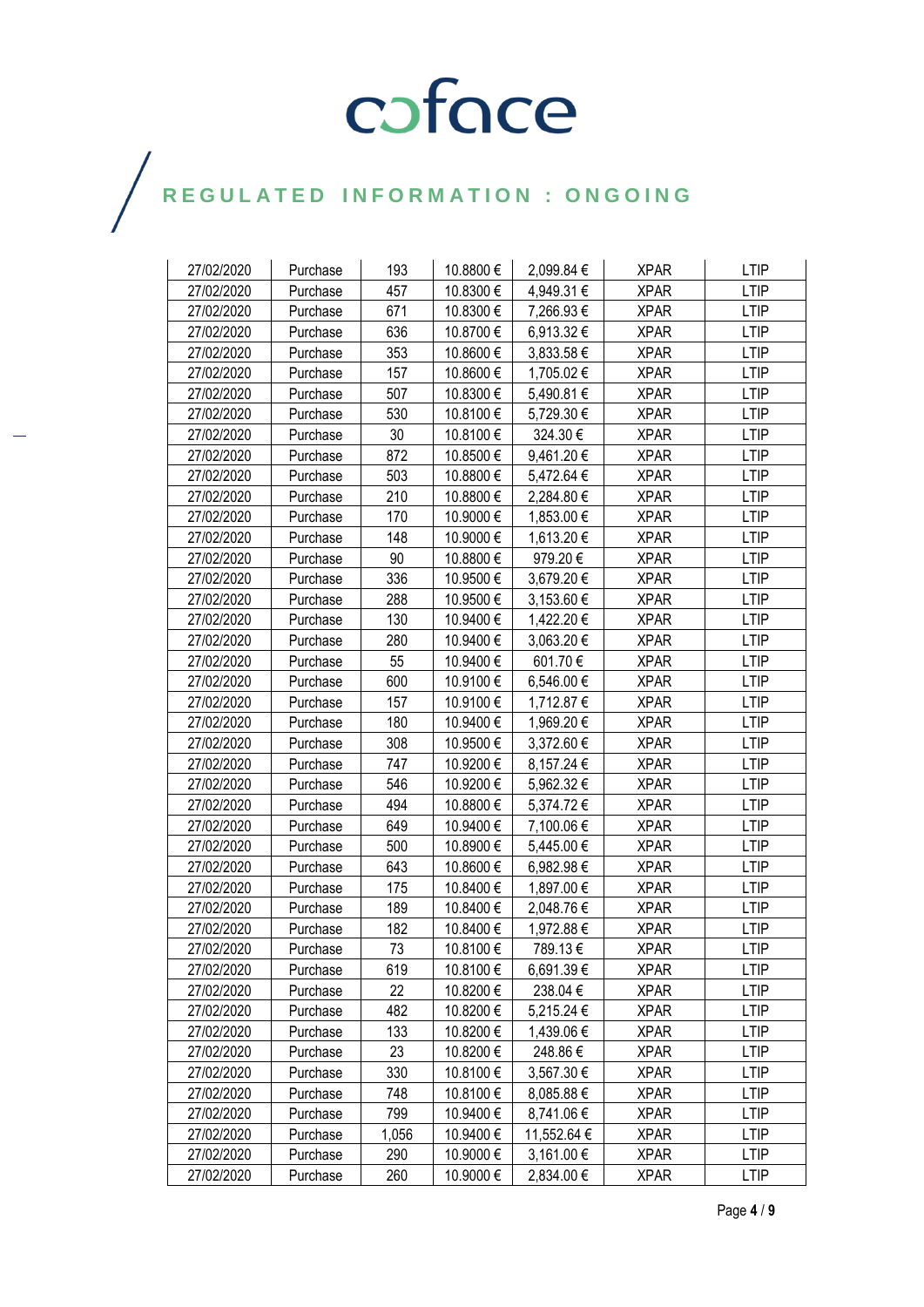| 27/02/2020 | Purchase | 400 | 10.8800 € | 4,352.00 € | <b>XPAR</b> | <b>LTIP</b> |
|------------|----------|-----|-----------|------------|-------------|-------------|
| 27/02/2020 | Purchase | 59  | 10.8800 € | 641.92€    | <b>XPAR</b> | <b>LTIP</b> |
| 27/02/2020 | Purchase | 225 | 10.8600 € | 2,443.50 € | <b>XPAR</b> | <b>LTIP</b> |
| 27/02/2020 | Purchase | 258 | 10.8600€  | 2,801.88 € | <b>XPAR</b> | <b>LTIP</b> |
| 27/02/2020 | Purchase | 170 | 10.8600€  | 1,846.20 € | <b>XPAR</b> | <b>LTIP</b> |
| 27/02/2020 | Purchase | 570 | 10.8500€  | 6,184.50 € | <b>XPAR</b> | <b>LTIP</b> |
| 27/02/2020 | Purchase | 50  | 10.8200 € | 541.00€    | <b>XPAR</b> | <b>LTIP</b> |
| 27/02/2020 | Purchase | 457 | 10.8200 € | 4,944.74 € | <b>XPAR</b> | <b>LTIP</b> |
| 27/02/2020 | Purchase | 649 | 10.8100 € | 7,015.69€  | <b>XPAR</b> | <b>LTIP</b> |
| 27/02/2020 | Purchase | 200 | 10.8300 € | 2,166.00 € | <b>XPAR</b> | <b>LTIP</b> |
| 27/02/2020 | Purchase | 283 | 10.8300€  | 3,064.89 € | <b>XPAR</b> | <b>LTIP</b> |
| 27/02/2020 | Purchase | 200 | 10.8000 € | 2,160.00 € | <b>XPAR</b> | <b>LTIP</b> |
| 27/02/2020 | Purchase | 12  | 10.8000€  | 129.60€    | <b>XPAR</b> | <b>LTIP</b> |
| 27/02/2020 | Purchase | 202 | 10.8000€  | 2,181.60 € | <b>XPAR</b> | <b>LTIP</b> |
| 27/02/2020 | Purchase | 117 | 10.8000€  | 1,263.60 € | <b>XPAR</b> | <b>LTIP</b> |
| 27/02/2020 | Purchase | 558 | 10.8000 € | 6,026.40 € | <b>XPAR</b> | <b>LTIP</b> |
| 27/02/2020 | Purchase | 719 | 10.7600 € | 7,736.44 € | <b>XPAR</b> | <b>LTIP</b> |
| 27/02/2020 | Purchase | 467 | 10.7500€  | 5,020.25€  | <b>XPAR</b> | <b>LTIP</b> |
| 27/02/2020 | Purchase | 11  | 10.7500€  | 118.25€    | <b>XPAR</b> | <b>LTIP</b> |
| 27/02/2020 | Purchase | 123 | 10.7500€  | 1,322.25 € | <b>XPAR</b> | <b>LTIP</b> |
| 27/02/2020 | Purchase | 285 | 10.7500€  | 3,063.75 € | <b>XPAR</b> | <b>LTIP</b> |
| 27/02/2020 | Purchase | 126 | 10.7500€  | 1,354.50 € | <b>XPAR</b> | <b>LTIP</b> |
| 27/02/2020 | Purchase | 362 | 10.7200€  | 3,880.64 € | <b>XPAR</b> | <b>LTIP</b> |
| 27/02/2020 | Purchase | 230 | 10.7200€  | 2,465.60 € | <b>XPAR</b> | <b>LTIP</b> |
| 27/02/2020 | Purchase | 210 | 10.7400 € | 2,255.40 € | <b>XPAR</b> | <b>LTIP</b> |
| 27/02/2020 | Purchase | 711 | 10.7400 € | 7,636.14 € | <b>XPAR</b> | <b>LTIP</b> |
| 27/02/2020 | Purchase | 566 | 10.7100 € | 6,061.86 € | <b>XPAR</b> | <b>LTIP</b> |
| 27/02/2020 | Purchase | 632 | 10.6700 € | 6,743.44 € | <b>XPAR</b> | <b>LTIP</b> |
| 27/02/2020 | Purchase | 548 | 10.6700€  | 5,847.16 € | <b>XPAR</b> | <b>LTIP</b> |
| 27/02/2020 | Purchase | 537 | 10.6700€  | 5,729.79€  | <b>XPAR</b> | <b>LTIP</b> |
| 27/02/2020 | Purchase | 51  | 10.6700 € | 544.17€    | <b>XPAR</b> | LTIP        |
| 27/02/2020 | Purchase | 455 | 10.6500 € | 4,845.75 € | <b>XPAR</b> | <b>LTIP</b> |
| 27/02/2020 | Purchase | 76  | 10.6500€  | 809.40€    | <b>XPAR</b> | LTIP        |
| 27/02/2020 | Purchase | 250 | 10.6300 € | 2,657.50 € | <b>XPAR</b> | <b>LTIP</b> |
| 27/02/2020 | Purchase | 35  | 10.6300 € | 372.05€    | <b>XPAR</b> | <b>LTIP</b> |
| 27/02/2020 | Purchase | 203 | 10.6300 € | 2,157.89 € | <b>XPAR</b> | <b>LTIP</b> |
| 27/02/2020 | Purchase | 175 | 10.6200€  | 1,858.50 € | <b>XPAR</b> | <b>LTIP</b> |
| 27/02/2020 | Purchase | 659 | 10.6300 € | 7,005.17 € | <b>XPAR</b> | <b>LTIP</b> |
| 27/02/2020 | Purchase | 377 | 10.5700 € | 3,984.89€  | <b>XPAR</b> | <b>LTIP</b> |
| 27/02/2020 | Purchase | 84  | 10.5700 € | 887.88€    | <b>XPAR</b> | <b>LTIP</b> |
| 27/02/2020 | Purchase | 667 | 10.5800 € | 7,056.86 € | <b>XPAR</b> | <b>LTIP</b> |
| 27/02/2020 | Purchase | 25  | 10.6300 € | 265.75€    | <b>XPAR</b> | <b>LTIP</b> |
| 27/02/2020 | Purchase | 40  | 10.6300 € | 425.20€    | <b>XPAR</b> | <b>LTIP</b> |
| 27/02/2020 | Purchase | 47  | 10.6300 € | 499.61 €   | <b>XPAR</b> | <b>LTIP</b> |
| 27/02/2020 | Purchase | 787 | 10.6300 € | 8,365.81 € | <b>XPAR</b> | <b>LTIP</b> |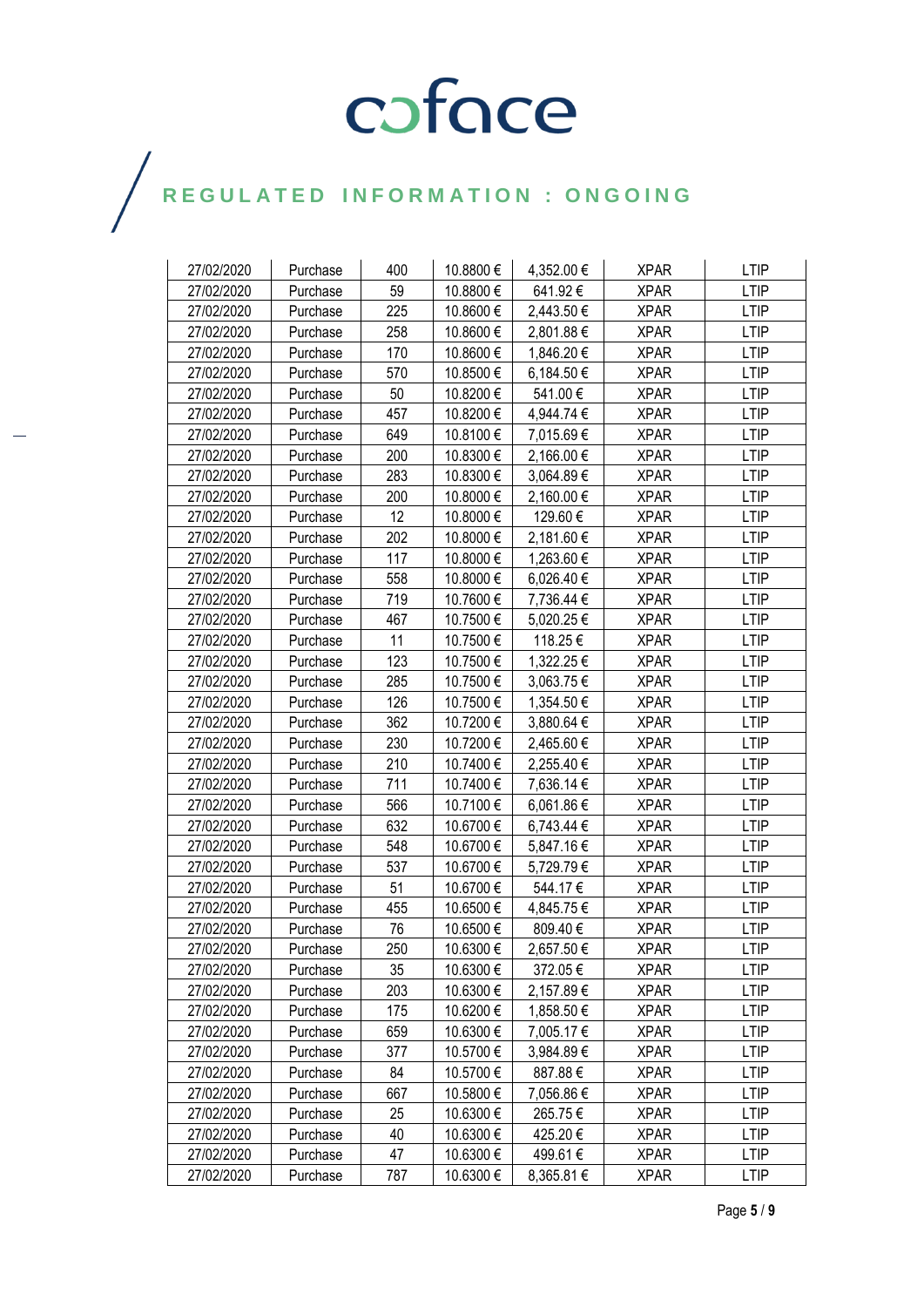| 27/02/2020       | Purchase | 154    | 10.6400 € | 1,638.56 €     | <b>XPAR</b> | <b>LTIP</b> |
|------------------|----------|--------|-----------|----------------|-------------|-------------|
| 27/02/2020       | Purchase | 800    | 10.7500€  | 8,600.00 €     | <b>XPAR</b> | <b>LTIP</b> |
| 27/02/2020       | Purchase | 800    | 10.7500€  | 8,600.00 €     | <b>XPAR</b> | <b>LTIP</b> |
| 27/02/2020       | Purchase | 753    | 10.7500€  | 8,094.75€      | <b>XPAR</b> | <b>LTIP</b> |
| 27/02/2020       | Purchase | 47     | 10.7500€  | 505.25€        | <b>XPAR</b> | LTIP        |
| 27/02/2020       | Purchase | 35     | 10.7500€  | 376.25€        | <b>XPAR</b> | <b>LTIP</b> |
| 27/02/2020       | Purchase | 291    | 10.7500€  | 3,128.25 €     | <b>XPAR</b> | <b>LTIP</b> |
| Total 27/02/2020 |          | 34,000 | 10.8050€  | 367,369€       | <b>XPAR</b> | <b>LTIP</b> |
| 28/02/2020       | Purchase | 703    | 10.1200€  | 7,114.36 €     | <b>XPAR</b> | <b>LTIP</b> |
| 28/02/2020       | Purchase | 780    | 10.2500€  | 7,995.00 €     | <b>XPAR</b> | <b>LTIP</b> |
| 28/02/2020       | Purchase | 60     | 10.2100€  | 612.60€        | <b>XPAR</b> | <b>LTIP</b> |
| 28/02/2020       | Purchase | 574    | 10.2100€  | 5,860.54 €     | <b>XPAR</b> | <b>LTIP</b> |
| 28/02/2020       | Purchase | 693    | 10.2300€  | 7,089.39€      | <b>XPAR</b> | <b>LTIP</b> |
| 28/02/2020       | Purchase | 504    | 10.2800€  | 5,181.12 €     | <b>XPAR</b> | <b>LTIP</b> |
| 28/02/2020       | Purchase | 583    | 10.1900€  | 5,940.77 €     | <b>XPAR</b> | <b>LTIP</b> |
| 28/02/2020       | Purchase | 602    | 10.2900€  | 6,194.58 €     | <b>XPAR</b> | <b>LTIP</b> |
| 28/02/2020       | Purchase | 502    | 10.2300€  | $5,135.46 \in$ | <b>XPAR</b> | <b>LTIP</b> |
| 28/02/2020       | Purchase | 278    | 10.1900€  | 2,832.82 €     | <b>XPAR</b> | <b>LTIP</b> |
| 28/02/2020       | Purchase | 360    | 10.1900€  | 3,668.40 €     | <b>XPAR</b> | <b>LTIP</b> |
| 28/02/2020       | Purchase | 348    | 10.2700€  | 3,573.96 €     | <b>XPAR</b> | <b>LTIP</b> |
| 28/02/2020       | Purchase | 140    | 10.2700€  | 1,437.80 €     | <b>XPAR</b> | <b>LTIP</b> |
| 28/02/2020       | Purchase | 490    | 10.2500€  | 5,022.50 €     | <b>XPAR</b> | LTIP        |
| 28/02/2020       | Purchase | 43     | 10.2500€  | 440.75€        | <b>XPAR</b> | <b>LTIP</b> |
| 28/02/2020       | Purchase | 338    | 10.2400€  | 3,461.12€      | <b>XPAR</b> | <b>LTIP</b> |
| 28/02/2020       | Purchase | 311    | 10.2400€  | 3,184.64 €     | <b>XPAR</b> | <b>LTIP</b> |
| 28/02/2020       | Purchase | 601    | 10.2300€  | 6,148.23€      | <b>XPAR</b> | <b>LTIP</b> |
| 28/02/2020       | Purchase | 368    | 10.2300€  | 3,764.64 €     | <b>XPAR</b> | <b>LTIP</b> |
| 28/02/2020       | Purchase | 118    | 10.2300€  | 1,207.14 €     | <b>XPAR</b> | <b>LTIP</b> |
| 28/02/2020       | Purchase | 1      | 10.2300€  | 10.23€         | <b>XPAR</b> | <b>LTIP</b> |
| 28/02/2020       | Purchase | 622    | 10.2400€  | 6,369.28€      | <b>XPAR</b> | <b>LTIP</b> |
| 28/02/2020       | Purchase | 519    | 10.1500€  | 5,267.85€      | <b>XPAR</b> | <b>LTIP</b> |
| 28/02/2020       | Purchase | 689    | 10.1900€  | 7,020.91 €     | <b>XPAR</b> | <b>LTIP</b> |
| 28/02/2020       | Purchase | 558    | 10.0700€  | 5,619.06€      | <b>XPAR</b> | <b>LTIP</b> |
| 28/02/2020       | Purchase | 213    | 10.1800€  | 2,168.34 €     | <b>XPAR</b> | <b>LTIP</b> |
| 28/02/2020       | Purchase | 482    | 10.1800 € | 4,906.76 €     | <b>XPAR</b> | <b>LTIP</b> |
| 28/02/2020       | Purchase | 325    | 10.1700€  | 3,305.25 €     | <b>XPAR</b> | <b>LTIP</b> |
| 28/02/2020       | Purchase | 154    | 10.1700€  | 1,566.18€      | <b>XPAR</b> | <b>LTIP</b> |
| 28/02/2020       | Purchase | 216    | 10.1700 € | 2,196.72 €     | <b>XPAR</b> | <b>LTIP</b> |
| 28/02/2020       | Purchase | 205    | 10.1700€  | 2,084.85 €     | <b>XPAR</b> | LTIP        |
| 28/02/2020       | Purchase | 57     | 10.1700€  | 579.69€        | <b>XPAR</b> | <b>LTIP</b> |
| 28/02/2020       | Purchase | 435    | 10.1400 € | 4,410.90 €     | <b>XPAR</b> | <b>LTIP</b> |
| 28/02/2020       | Purchase | 330    | 10.1400 € | 3,346.20 €     | <b>XPAR</b> | <b>LTIP</b> |
| 28/02/2020       | Purchase | 215    | 10.1400€  | 2,180.10 €     | <b>XPAR</b> | <b>LTIP</b> |
| 28/02/2020       | Purchase | 111    | 10.1400 € | 1,125.54 €     | <b>XPAR</b> | LTIP        |
| 28/02/2020       | Purchase | 374    | 10.1400 € | 3,792.36 €     | <b>XPAR</b> | <b>LTIP</b> |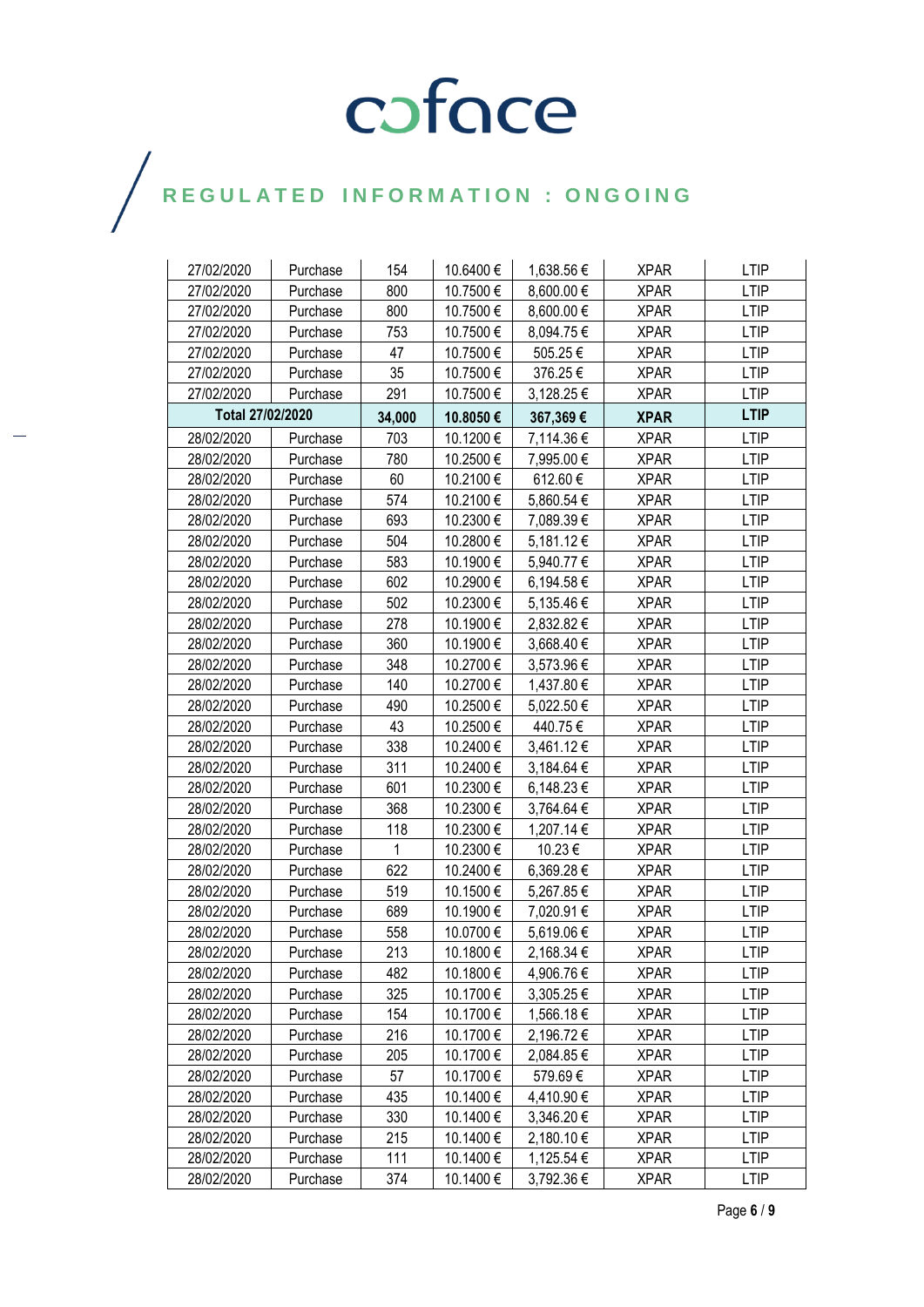| 28/02/2020 | Purchase | 328   | 10.1400 € | 3,325.92 €  | <b>XPAR</b> | <b>LTIP</b> |
|------------|----------|-------|-----------|-------------|-------------|-------------|
| 28/02/2020 | Purchase | 377   | 10.1400€  | 3,822.78 €  | <b>XPAR</b> | <b>LTIP</b> |
| 28/02/2020 | Purchase | 492   | 10.1500 € | 4,993.80 €  | <b>XPAR</b> | <b>LTIP</b> |
| 28/02/2020 | Purchase | 347   | 10.1800€  | 3,532.46 €  | <b>XPAR</b> | <b>LTIP</b> |
| 28/02/2020 | Purchase | 44    | 10.1800€  | 447.92€     | <b>XPAR</b> | <b>LTIP</b> |
| 28/02/2020 | Purchase | 169   | 10.1800€  | 1,720.42 €  | <b>XPAR</b> | <b>LTIP</b> |
| 28/02/2020 | Purchase | 33    | 10.1200 € | 333.96€     | <b>XPAR</b> | <b>LTIP</b> |
| 28/02/2020 | Purchase | 328   | 10.1200 € | 3,319.36 €  | <b>XPAR</b> | <b>LTIP</b> |
| 28/02/2020 | Purchase | 330   | 10.1200€  | 3,339.60 €  | <b>XPAR</b> | <b>LTIP</b> |
| 28/02/2020 | Purchase | 479   | 10.0700€  | 4,823.53€   | <b>XPAR</b> | <b>LTIP</b> |
| 28/02/2020 | Purchase | 9     | 10.0700€  | 90.63€      | <b>XPAR</b> | <b>LTIP</b> |
| 28/02/2020 | Purchase | 374   | 10.0700€  | 3,766.18€   | <b>XPAR</b> | <b>LTIP</b> |
| 28/02/2020 | Purchase | 161   | 10.0700€  | 1,621.27 €  | <b>XPAR</b> | <b>LTIP</b> |
| 28/02/2020 | Purchase | 280   | 10.0800€  | 2,822.40 €  | <b>XPAR</b> | <b>LTIP</b> |
| 28/02/2020 | Purchase | 215   | 10.0800€  | 2,167.20 €  | <b>XPAR</b> | <b>LTIP</b> |
| 28/02/2020 | Purchase | 102   | 10.0800 € | 1,028.16 €  | <b>XPAR</b> | <b>LTIP</b> |
| 28/02/2020 | Purchase | 1,073 | 10.0700 € | 10,805.11 € | <b>XPAR</b> | <b>LTIP</b> |
| 28/02/2020 | Purchase | 310   | 10.0700€  | 3,121.70 €  | <b>XPAR</b> | <b>LTIP</b> |
| 28/02/2020 | Purchase | 311   | 10.0700€  | 3,131.77 €  | <b>XPAR</b> | <b>LTIP</b> |
| 28/02/2020 | Purchase | 100   | 10.1300€  | 1,013.00 €  | <b>XPAR</b> | <b>LTIP</b> |
| 28/02/2020 | Purchase | 526   | 10.1300€  | 5,328.38 €  | <b>XPAR</b> | <b>LTIP</b> |
| 28/02/2020 | Purchase | 652   | 10.1500€  | 6,617.80 €  | <b>XPAR</b> | <b>LTIP</b> |
| 28/02/2020 | Purchase | 343   | 10.0700€  | 3,454.01 €  | <b>XPAR</b> | <b>LTIP</b> |
| 28/02/2020 | Purchase | 196   | 10.0700€  | 1,973.72 €  | <b>XPAR</b> | <b>LTIP</b> |
| 28/02/2020 | Purchase | 417   | 10.0200 € | 4,178.34 €  | <b>XPAR</b> | <b>LTIP</b> |
| 28/02/2020 | Purchase | 111   | 10.0200€  | 1,112.22 €  | <b>XPAR</b> | <b>LTIP</b> |
| 28/02/2020 | Purchase | 16    | 10.0000 € | 160.00€     | <b>XPAR</b> | <b>LTIP</b> |
| 28/02/2020 | Purchase | 109   | 10.0000 € | 1,090.00 €  | <b>XPAR</b> | <b>LTIP</b> |
| 28/02/2020 | Purchase | 123   | 10.0000 € | 1,230.00 €  | <b>XPAR</b> | <b>LTIP</b> |
| 28/02/2020 | Purchase | 266   | 10.0000 € | 2,660.00 €  | <b>XPAR</b> | <b>LTIP</b> |
| 28/02/2020 | Purchase | 234   | 9.9750€   | 2,334.15 €  | <b>XPAR</b> | LTIP        |
| 28/02/2020 | Purchase | 559   | 9.9750€   | 5,576.03 €  | <b>XPAR</b> | <b>LTIP</b> |
| 28/02/2020 | Purchase | 108   | 9.9750€   | 1,077.30 €  | <b>XPAR</b> | LTIP        |
| 28/02/2020 | Purchase | 521   | 9.9750€   | 5,196.98€   | <b>XPAR</b> | <b>LTIP</b> |
| 28/02/2020 | Purchase | 307   | 10.0400 € | 3,082.28 €  | <b>XPAR</b> | <b>LTIP</b> |
| 28/02/2020 | Purchase | 369   | 10.0400 € | 3,704.76 €  | <b>XPAR</b> | <b>LTIP</b> |
| 28/02/2020 | Purchase | 494   | 10.0400 € | 4,959.76 €  | <b>XPAR</b> | <b>LTIP</b> |
| 28/02/2020 | Purchase | 100   | 10.0600€  | 1,006.00 €  | <b>XPAR</b> | <b>LTIP</b> |
| 28/02/2020 | Purchase | 17    | 10.0600 € | 171.02€     | <b>XPAR</b> | <b>LTIP</b> |
| 28/02/2020 | Purchase | 73    | 10.0600 € | 734.38€     | <b>XPAR</b> | <b>LTIP</b> |
| 28/02/2020 | Purchase | 445   | 10.0600 € | 4,476.70 €  | <b>XPAR</b> | <b>LTIP</b> |
| 28/02/2020 | Purchase | 29    | 10.0600€  | 291.74€     | <b>XPAR</b> | <b>LTIP</b> |
| 28/02/2020 | Purchase | 64    | 10.0600€  | 643.84€     | <b>XPAR</b> | <b>LTIP</b> |
| 28/02/2020 | Purchase | 304   | 10.0200 € | 3,046.08 €  | <b>XPAR</b> | <b>LTIP</b> |
| 28/02/2020 | Purchase | 54    | 10.0200 € | 541.08€     | <b>XPAR</b> | LTIP        |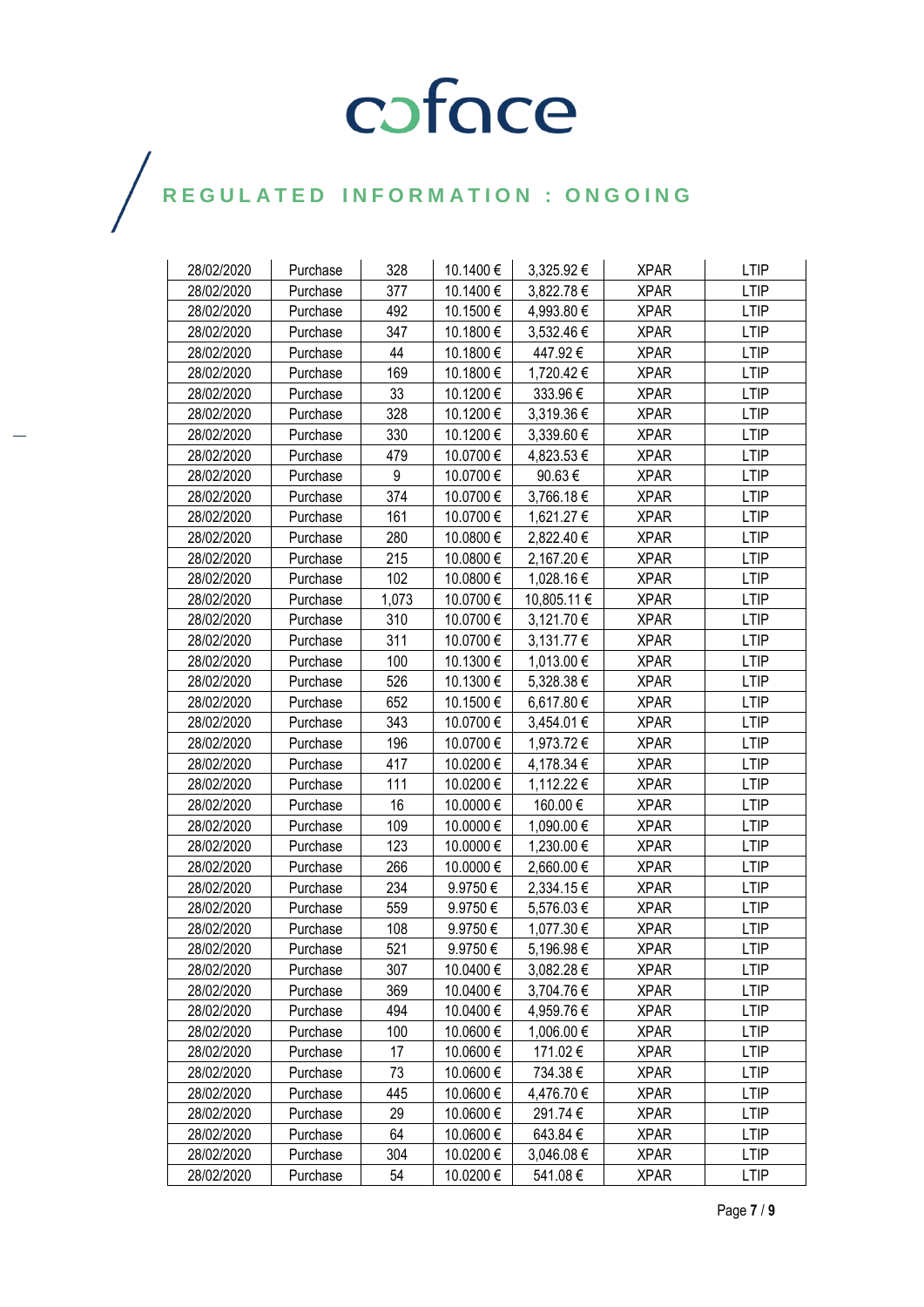| Total 26/02/2020 - 28/02/2020 |          | 100,500 | 10.6054€  | 1,065,846€ |             | <b>LTIP</b> |
|-------------------------------|----------|---------|-----------|------------|-------------|-------------|
| Total 28/02/2020              |          | 35,000  | 10.0879€  | 353,075€   | <b>XPAR</b> | <b>LTIP</b> |
| 28/02/2020                    | Purchase | 529     | 9.9000€   | 5,237.10 € | <b>XPAR</b> | LTIP        |
| 28/02/2020                    | Purchase | 232     | 9.9000€   | 2,296.80 € | <b>XPAR</b> | LTIP        |
| 28/02/2020                    | Purchase | 68      | 9.9000€   | 673.20€    | <b>XPAR</b> | <b>LTIP</b> |
| 28/02/2020                    | Purchase | 300     | 9.9000€   | 2,970.00 € | <b>XPAR</b> | LTIP        |
| 28/02/2020                    | Purchase | 190     | 9.8800€   | 1,877.20 € | <b>XPAR</b> | LTIP        |
| 28/02/2020                    | Purchase | 110     | 9.8800€   | 1,086.80 € | <b>XPAR</b> | <b>LTIP</b> |
| 28/02/2020                    | Purchase | 300     | 9.8800€   | 2,964.00 € | <b>XPAR</b> | LTIP        |
| 28/02/2020                    | Purchase | 14      | 9.8200€   | 137.48€    | <b>XPAR</b> | LTIP        |
| 28/02/2020                    | Purchase | 488     | 9.8650€   | 4,814.12€  | <b>XPAR</b> | LTIP        |
| 28/02/2020                    | Purchase | 68      | 9.8650€   | 670.82€    | <b>XPAR</b> | LTIP        |
| 28/02/2020                    | Purchase | 761     | 9.9000€   | 7,533.90 € | <b>XPAR</b> | <b>LTIP</b> |
| 28/02/2020                    | Purchase | 851     | 9.9400€   | 8,458.94 € | <b>XPAR</b> | LTIP        |
| 28/02/2020                    | Purchase | 618     | 9.9450€   | 6,146.01 € | <b>XPAR</b> | <b>LTIP</b> |
| 28/02/2020                    | Purchase | 134     | 9.9450€   | 1,332.63 € | <b>XPAR</b> | <b>LTIP</b> |
| 28/02/2020                    | Purchase | 259     | 9.9450€   | 2,575.76 € | <b>XPAR</b> | <b>LTIP</b> |
| 28/02/2020                    | Purchase | 259     | 9.9450€   | 2,575.76€  | <b>XPAR</b> | LTIP        |
| 28/02/2020                    | Purchase | 481     | 9.9300€   | 4,776.33 € | <b>XPAR</b> | <b>LTIP</b> |
| 28/02/2020                    | Purchase | 624     | 9.9600€   | 6,215.04 € | <b>XPAR</b> | LTIP        |
| 28/02/2020                    | Purchase | 588     | 9.9500€   | 5,850.60 € | <b>XPAR</b> | LTIP        |
| 28/02/2020                    | Purchase | 332     | 9.9600€   | 3,306.72 € | <b>XPAR</b> | <b>LTIP</b> |
| 28/02/2020                    | Purchase | 168     | 9.9600€   | 1,673.28 € | <b>XPAR</b> | LTIP        |
| 28/02/2020                    | Purchase | 555     | 9.9500€   | 5,522.25€  | <b>XPAR</b> | LTIP        |
| 28/02/2020                    | Purchase | 663     | 9.9800€   | 6,616.74 € | <b>XPAR</b> | LTIP        |
| 28/02/2020                    | Purchase | 207     | 10.0200 € | 2,074.14 € | <b>XPAR</b> | <b>LTIP</b> |